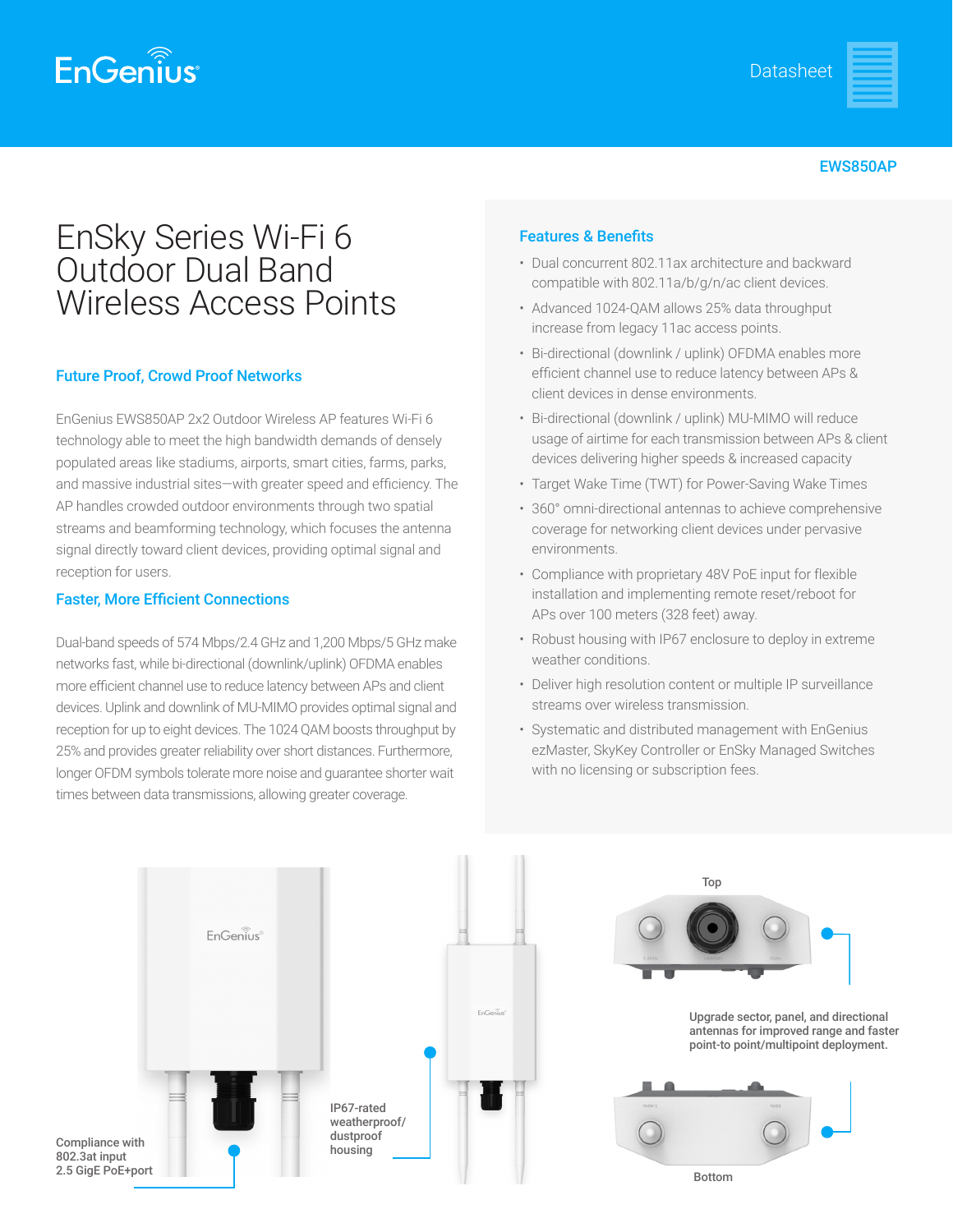# **Tlax**

### Next-Generation Wi-Fi

The EnSky Series Wi-Fi 6 outdoor access points take advantage of 11ax technology, which enables more efficient channel use, reduces latency between APs and client devices, and provides ground-breaking features such as uplink and downlink of OFDMA, 1024 QAM, BSS coloring, spatial reuse, uplink and downlink of MU-MIMO, Target Wake Time, and Longer OFDMA symbols.

- OFDMA (uplink and downlink) enables more efficient chan nel use, reduces latency between AP and client devices, and provides backward-compatibility with 2.4 GHz and 5 GHz.
- 1024 QAM boosts throughput by 25% and provides greater reliability in short distances.
- BSS coloring tags packets with a "color" to differentiate between adjacent basic service sets to potentially help mini mize co-channel interference (CCI).
- Spatial reuse identifies the different BSS "colors" and simultaneously transmits on the same channel, which reduc es wait times, lessens contention, and determines whether the transmission will be deferred or reused on the channel.
- MU-MIMO (uplink and downlink) supports up to eight client devices and provides greater network efficiency, focuses radio energy on specific users, and ensures optimal signal and reception.
- Target Wake Time (TWT) reduces power consumption, schedules wake times, and extends client battery life of mobile and IoT devices.
- Longer OFDM symbols enable shorter wait times between data transmissions and tolerate more noise, which allows greater coverage.

### Greater Security

For enhanced wireless security, ESW850 access points support wireless encryption standards such as Wi-Fi Protected Access (WPA3/WPA2 Enterprise/PSK) encryption and IEEE 802.1X with RADIUS. MAC address filtering permits network administrators to allow or deny network access to client devices computers, tablet PCs, NAS, & smartphones according to their MAC addresses. Organizations that offer access to patrons or visitors—notably hotels, retail shops and restaurants—can establish a secure guest network that blocks access to main corporate computers. The ESW850 allows businesses to create separate virtual LANs for increased security, network reliability, and bandwidth conservation.

### Rugged Durability in the Outdoors

Designed for peak performance in harsh climates, the EWS850AP features an IP67-rated waterproof and dustproof enclosure ensuring it can withstand harsh outdoor environments. This includes prolonged exposure outdoors to sunlight, extreme cold, frost, snow, rain, hail, heat, and humidity.

### Reduced Power Consumption and Network Interference

The ESW850 features Target Wake Time (TWT) which reduces power consumption, schedules wake times, and extends the battery life of mobile and IoT devices. Its spatial reuse color set identification through BSS coloring simultaneously transmits on the same channel, reducing transmission wait time and contention.

### Power-over-Ethernet Convenience

EnGenius EWS850AP Wi-Fi 6 (11ax) outdoor access points support 1 Gigabit PoE ports, enabling placement in discreet locations where power outlets are scarce or unavailable. Users can power the access points through a connected Ethernet cable directly to an EnSky Managed Gigabit PoE+ switch or with a PoE adapter up to 328 feet from the power source.

### Simplified Deployment & Provisioning

In combination with EnSky managed switches, ezMaster and SkyKey network management software, EnSky Wi-Fi 6 APs are automatically discovered and provisioned. One-click individual or bulk configurations and upgrades save time. In addition, access points are quickly and easily deployed and operated by users with limited networking experience. The EnSky solution enables users to manage up to 50 APs per EnSky managed switch and 100 devices per SkyKey controller and ezMaster software to control 1,000+ APs and switches.

### Flexibility and Compatibility

In addition, while the ESW850 features the latest in 802.11ax technology, it remains backward compatible with all 11ac/a/b/g/n legacy devices. The ESW850's compliance with 802.3at input ensures flexible installation over 100 meters (328 feet).

The network can extend over short or long distances with robust 25dBm output power coupled with four (4) detachable, SMA-type, omni-directional, 5 dBi MU-MIMO antennas that deliver network connectivity 360° to stadiums, resort properties and large outdoor areas.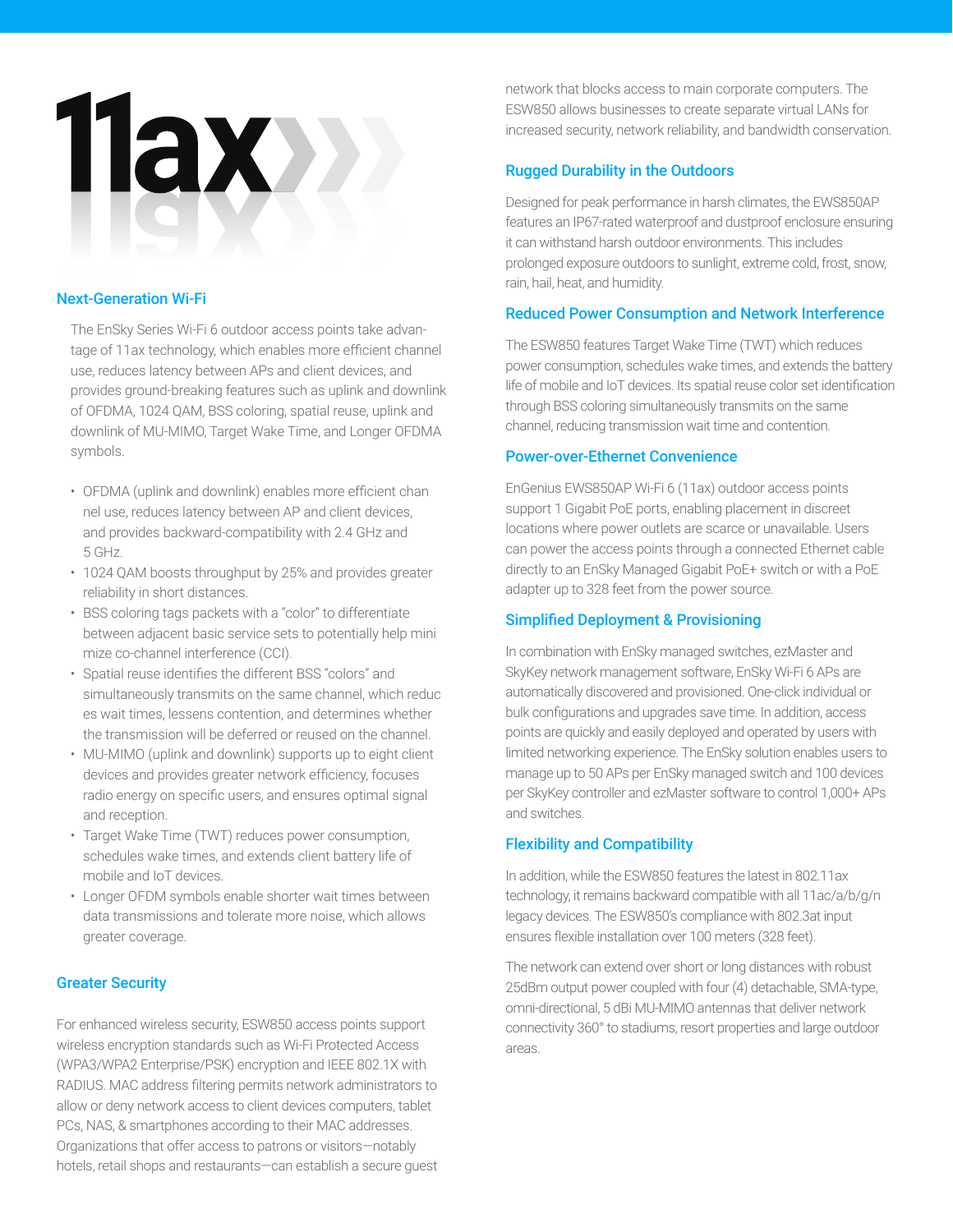### EnGenius EnSky Series Outdoor Managed Access Point



| 11ax                               | <b>Outdoor Pole-Mount</b>                                  |
|------------------------------------|------------------------------------------------------------|
| <b>Models</b>                      | EWS850AP                                                   |
| Standards                          | 802.11 a/b/g/n/ac/ax                                       |
| Frequency                          | 2.4 GHz & 5 GHz                                            |
| 2.4 GHz Max. Data Rate             | 574 Mbps                                                   |
| 5 GHz Max. Data Rate<br>1,200 Mbps |                                                            |
| Radio Chains/Streams               | 2X2:2                                                      |
| RF Output Power (2.4 GHz)          | 23 dBm                                                     |
| RF Output Power (5 GHz)            | 25 dBm                                                     |
| <b>Fthernet Ports</b>              | 1 x Port (PoE)<br>2.5 Gigabit Ethernet Port                |
| Power-over-Ethernet                | 802.3at                                                    |
| Power Consumption (Peak)           | 15.9W                                                      |
| <b>External Antenna</b>            | 2 - 2.4GHz 5dBi SMA Antennas<br>2 - 5GHz 5dBi SMA Antennas |

### Technical Specifications

### **Standards**

| EWS850AP                 |  |
|--------------------------|--|
| IFFF 802.11ax on 2.4 GHz |  |
| IFFF 802.11ax on 5 GHz   |  |

Backward compatible with 802.11a/b/g/n/ac

| <b>Processor</b>                                 |  |
|--------------------------------------------------|--|
| EWS850AP                                         |  |
| Qualcomm® Quad-Core CPU ARM Cortex A53s @ 1.8GHz |  |
| <b>Antenna</b>                                   |  |
| External Omni-Directional Antenna                |  |
| EWS850AP (SMA Type)                              |  |
| $2 \times 2.4$ GHz: 5 dBi                        |  |
| $2 \times 5$ GHz: $5$ dBi                        |  |
| Detachable External Omni-Directional Antenna     |  |

### Physical Interface

| EWS850AP                                         |
|--------------------------------------------------|
| 1 x 10/100/1000/2500 BASE-T. RJ-45 Ethernet Port |
| 1 x Reset Button (on the PoE Injector EPA5006GR) |
|                                                  |

## LED Indicators

| EWS850AP           |  |
|--------------------|--|
| 1 x Power          |  |
| $1 \times$ LAN     |  |
| $1 \times 2.4$ GHz |  |
| $1 \times 5$ GHz   |  |
|                    |  |

### Power Source

| EWS850AP                           |
|------------------------------------|
| Power-over-Ethernet: 802.3at Input |
| Proprietary 48V-54V                |

### Maximum Power Consumption

| EWS850AP      |  |  |
|---------------|--|--|
| 1 A J<br>15.0 |  |  |

### Wireless & Radio Specifications Operating Frequency

### EWS850AP

15.9 W

Dual-Radio Concurrent 2.4 GHz & 5 GHz

### Operation Modes

### EWS850AP

Managed mode: Access Point, Mesh

Stand Alone Mode: Access Point, Mesh, WDSs

### Frequency Radio

### EWS850AP

2.4 GHz: 2400 MHz ~ 2482 MHz

5 GHz: 5150 MHz ~ 5250 MHz, 5250 MHz ~ 5350 MHz, 5470 MHz ~ 5725 MHz, 5725 MHz ~ 5850 MHz

### Transmit Power

### EWS850AP

Up to 23 dBm on 2.4 GHz

Up to 25 dBm on 5 GHz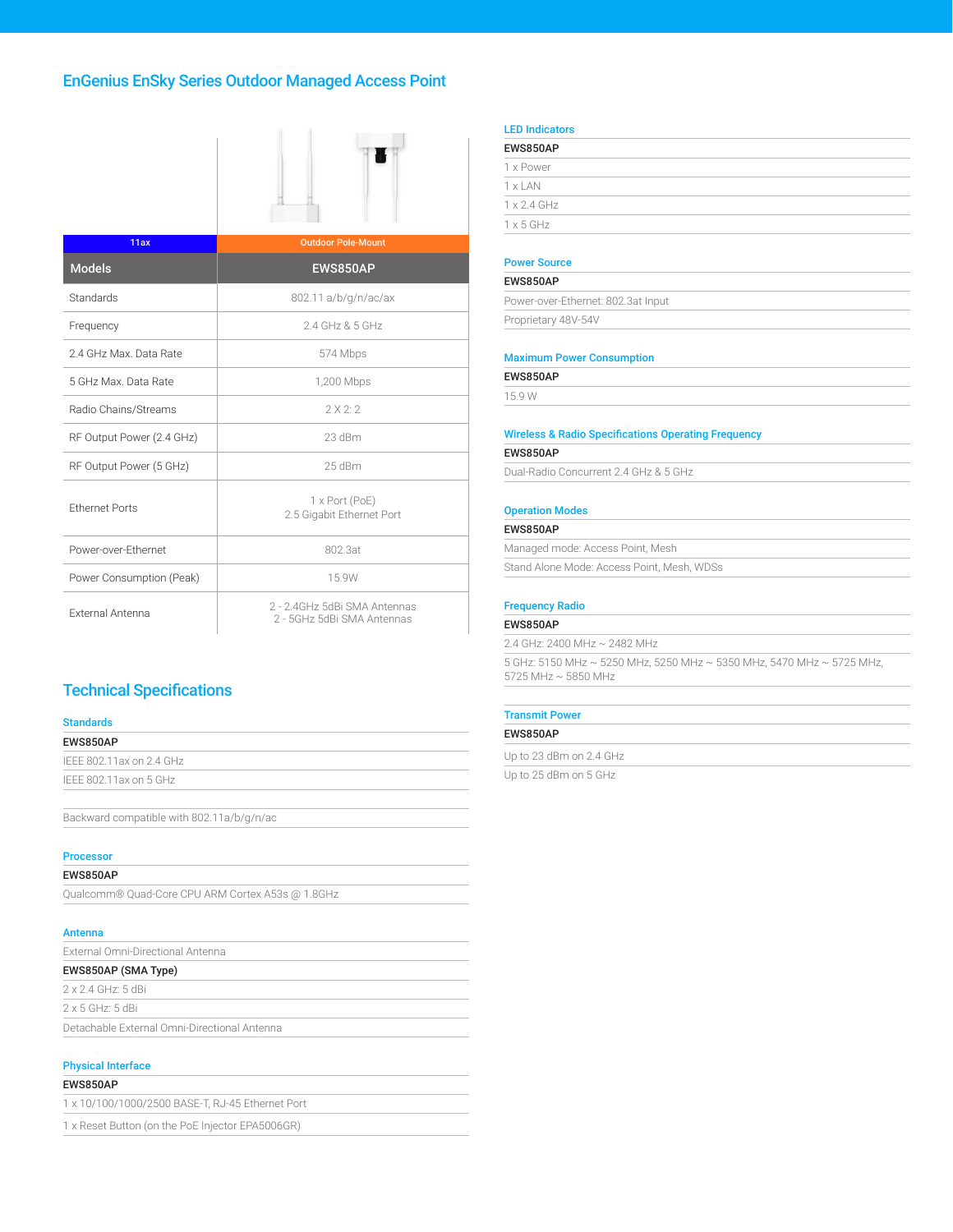### Technical Specifications continued

### Tx Beamforming (TxBF)

EWS850AP

### Radio Chains/Spatial Stream

EWS850AP 2x2:2

### SU-MIMO

### EWS850AP

Two(2) spatial streams SU-MIMO for 2.4GHz and two(2) spatial streams SU-MIMO for 5GHz up to totally 1,774Mbps wireless data rate to a single 11ax wireless client device under both 2.4GHz and 5GHz radio.

### MU-MIMO

### EWS850AP

Two(2) spatial streams multi-user (MU)-MIMO for up to 1201 Mbps wireless data rate to transmit to one(1) two streams MU-MIMO 11ax capable wireless client devices under 5GHz simultaneously.

Two(2) spatial streams multi-user (MU)-MIMO for up to 574 Mbps wireless data rate to transmit to one(1) two streams MU-MIMO 11ax capable wireless client devices under 2.4GHz simultaneously.

### Supported Data Rates (Mbps)

### EWS850AP

802.11ax:

2.4 GHz: 9 to 574 (MCS0 to MCS11, NSS = 1 to 2) 5 GHz: 18 to 1201 (MCS0 to MSC11, NSS = 1 to 2) 802.11b: 1, 2, 5.5, 11 802.11a/g: 6, 9, 12, 18, 36, 48, 54 802.11n: 6.5 to 300 Mbps (MCS0 to MCS15) 802.11ac: 6.5 to 867 Mbps (MCS0 to MCS9,  $NSS = 1 to 2)$ 

### Supported Radio Technologies

### EWS850AP

802.11ax: Orthogonal Frequency Division Multiple Access (OFDMA)

802.11b: Direct-sequence spread-spectrum (DSSS) 802.11ac/a/g/n: Orthogonal Frequency Division

Multiple (OFDM)

### Channelization

| EWS850AP            |                                                                                        |
|---------------------|----------------------------------------------------------------------------------------|
| -HE20/HE40/HE80 MHz | 802.11ax supports high efficiency (HE)                                                 |
| $-VHT 20/40/80 MHz$ | 802.11 ac supports very high throughput (VHT)                                          |
| $-HT 20/40 MHz$     | 802.11 n supports high throughput (HT)                                                 |
|                     | 802.11 n supports very high throughput under the<br>2.4GHz radio - VHT40 MHz (256-QAM) |
|                     | 802.11n/ac/ax packet aggregation: A-MPDU, A-SPDU                                       |

### EWS850AP

2.11ax: BPSK, QPSK, 16-QAM, 64-QAM, 256-QAM, 1024-QAM

802.11ac: BPSK, QPSK, 16-QAM, 64-QAM, 256-QAM

802.11a/g/n: BPSK, QPSK, 16-QAM, 64-QAM 802.11b: BPSK, QPSK, CCK

### Management Multiple BSSID

EWS850AP

### 8 SSIDs for both 2.4GHz and 5GHz radios

### VLAN Tagging

### EWS850AP

Supports 802.1q SSID-to-VLAN Tagging Cross-Band VLAN Pass-Through Management VLAN VLAN Per SSID

### Spanning Tree

EWS850AP

Supports 802.1d Spanning Tree Protocol

### QoS (Quality of Service)

### EWS850AP

Complaint With IEEE 802.11e Standard WMM

### **SNMP**

EWS850AP v1, v2c, v3

### MIB

EWS850AP MIB I/II, Private MIB

### Management Features Deployment Options

EWS850AP

Stand-Alone (Individually Managed) Managed Mode (with EnSky Series Switch/ezMaster)

### Stand-Alone Management Features

| EWS850AP |  |
|----------|--|
|----------|--|

| Auto Channel Selection                                         |
|----------------------------------------------------------------|
| Auto Transmit Power                                            |
| Wireless STA (Client)<br>Connected List Auto Channel Selection |
| Captive Portal Per SSID                                        |
| Fast Roaming (802.11k & 802.11r)                               |
| Pre-Authentication (802.11i, 802.11x)                          |
| PMK Caching (802.11i)                                          |
| Band Steering per SSID                                         |
| Traffic Shaping per SSID/per user                              |
| VI AN Per SSID                                                 |
| Backup/Restore Settings                                        |
| Auto Reboot                                                    |
| E-Mail Alert                                                   |
| <b>Site Survey</b>                                             |
| Save Configuration as Users' Default                           |

### RSSI Threshold Wireless Management Features (With ezMaster & EnSky Switch) EWS850AP AP Auto Discovery & Provisioning AP Auto IP Assignment AP Group Management Auto AP Rebooting AP Device Name Editing Band Steering Per SSID Traffic Shaping Per SSID and Per User Fast Roaming (802.11k & 802.11r) Pre-Authentication (802.11i, 802.11x) PMK Caching (802.11i) AP Client Limiting Client Fingerprinting AP VLAN Management VLAN Per SSID Captive Portal Per SSID Multi-Tenant Account AP Traffic Log Access Point Status Monitoring Wireless Client Monitoring Email Alert Wireless Traffic & Usage Statistics Real-Time Throughput Monitoring Visual Topology View Floor Plan View Map View Wireless Coverage Display Secure Control Messaging (SSL Certificate) Local MAC Address Database Remote MAC Address Database (RADIUS) Unified Configuration Import/Export Bulk Firmware Upgrade Capability One-Click Update Intelligent Diagnostics Kick/Ban Clients Wi-Fi Scheduler Schedule reboot Hotspot 2.0